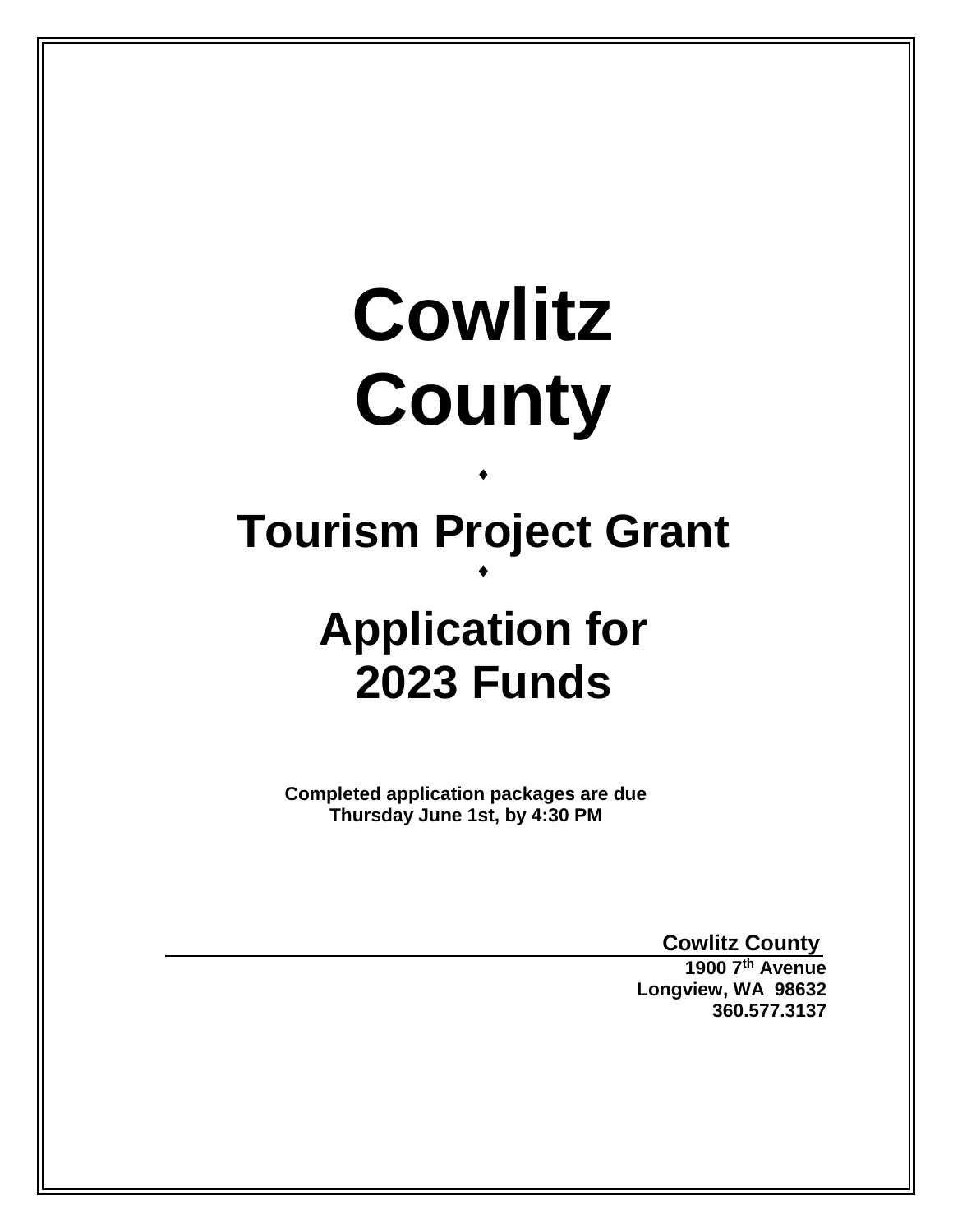## **TABLE OF CONTENTS**

TOURISM LODGING TAX GRANT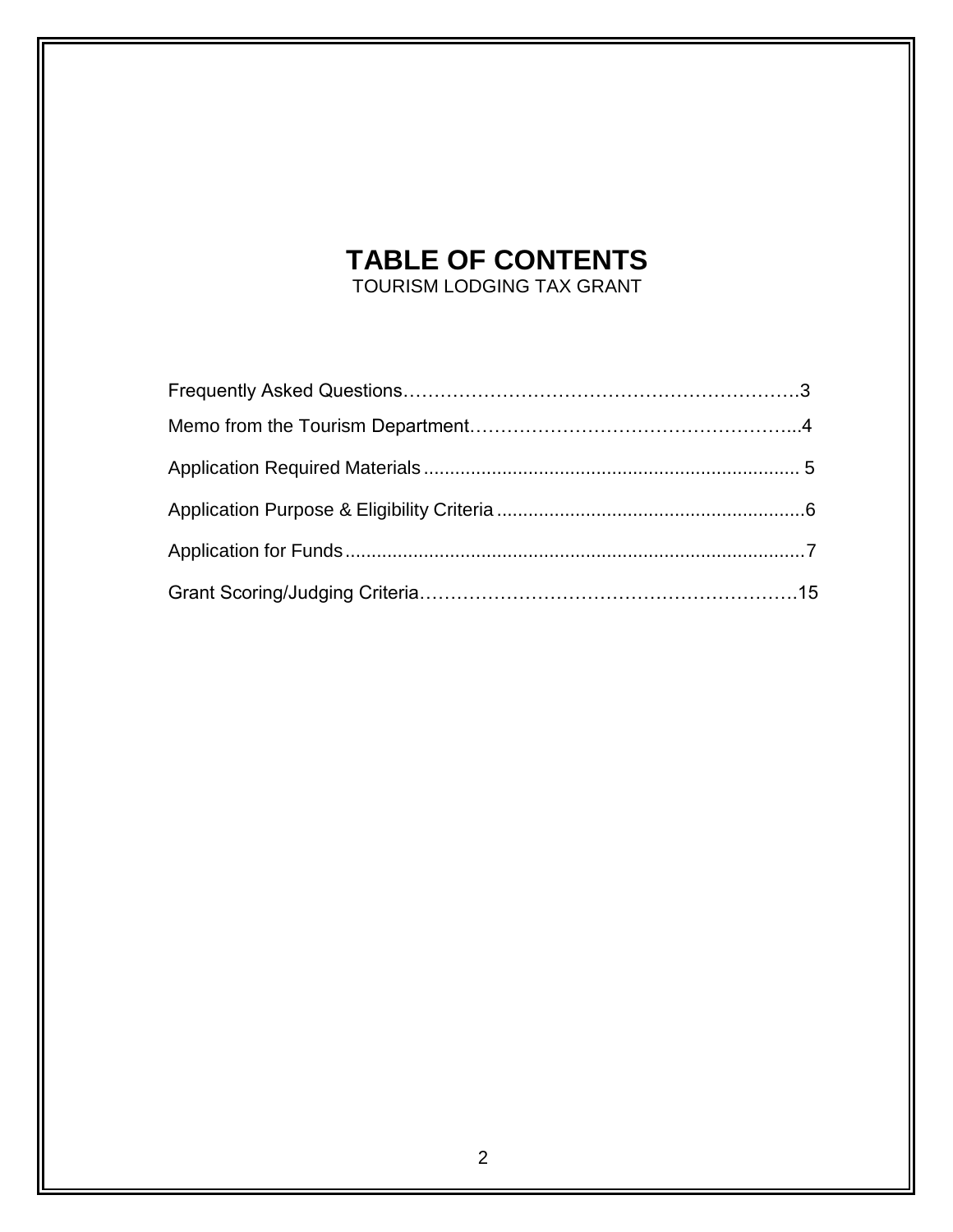### **FREQUENTLY ASKED QUESTIONS**

#### **CAN WE APPLY FOR FUNDING FOR MORE THAN ONE PROJECT?**

Yes. Applications may be submitted for more than one project. Applicants should not make multiple requests for the same project or project. Each application must be for a unique project or project.

#### **ARE GRANTS ONLY FOR NON-PROFIT ORGANIZATIONS?**

No, both Government Agencies and Non-Profit agencies may apply

#### **WHAT CAN THE GRANT FUNDS BE USED FOR?**

Grant funds will be allocated for new or existing projects that bring people to Cowlitz County. Allowed expenses include but are not limited to construction, marketing and promotion of the project.

#### **DO WE GIVE BONUS POINTS FOR ANYTHING?**

Yes, we give extra points for:

- Innovative projects that represent an unusual approach or moves the County's Tourism program in a useful new direction
- Projects that encourage tourism outside of our peak season of May 15<sup>th</sup> to September  $15<sup>th</sup>$
- Family friendly projects

#### **HOW LONG ARE MY GRANT FUNDS AVAILABLE?**

The project or project must take place within the calendar year of **2023.**

#### **WHAT IF I DON'T USE THE ENTIRE AMOUNT I AM AWARDED?**

This is a reimbursement grant. You will be reimbursed for applicable expenses, with documentation, up to the awarded amount. Any unused funds will remain with the County and will roll over to the next year.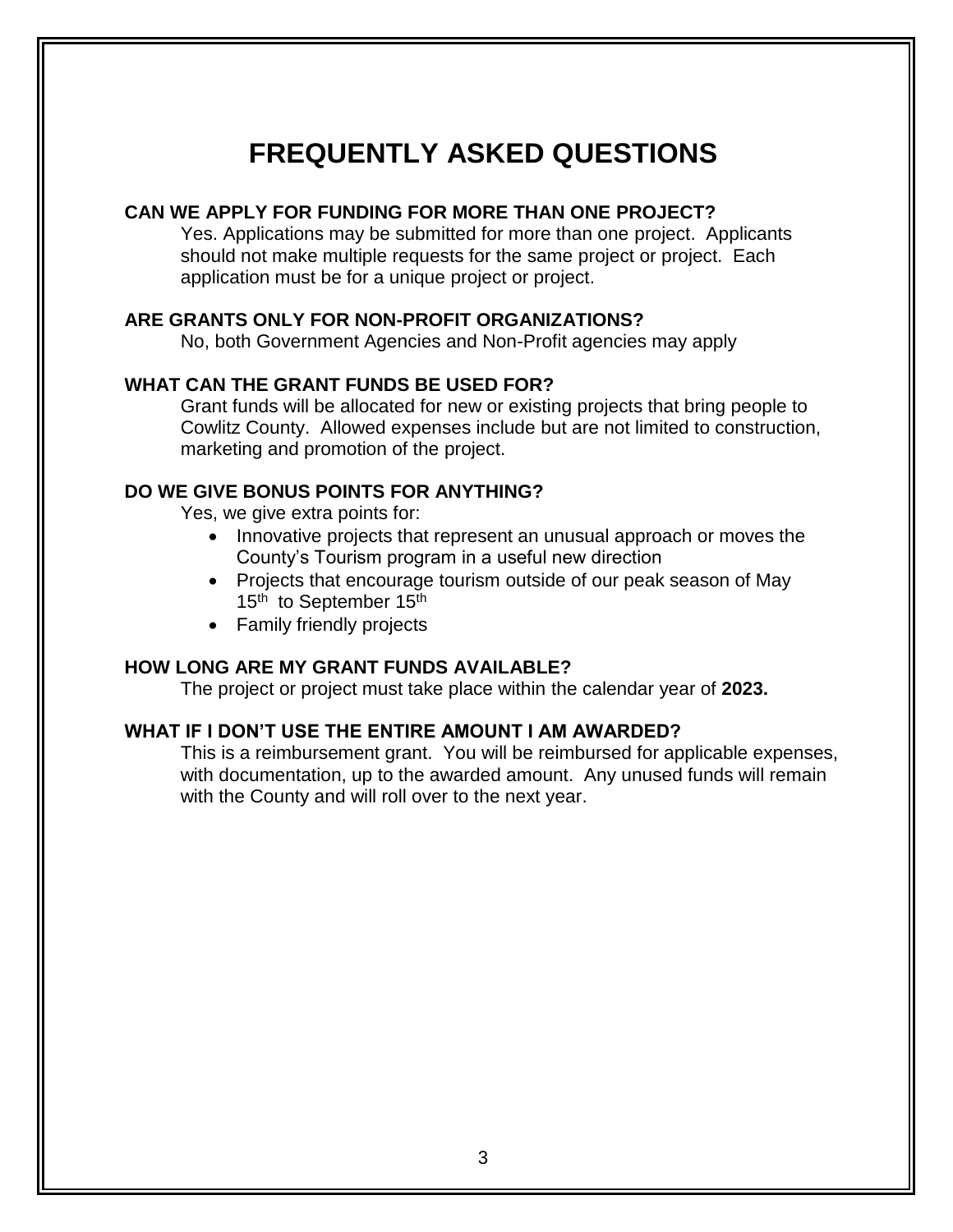**Cowlitz County**

**1900 7th Avenue Longview, WA 98632 360.577.3137**

#### **M E M O R A N D U M**

**TO:** Cowlitz County Citizens, Jurisdictions, Agencies and Organizations

- **FROM:** Kim Bowcutt, Tourism Director
- **DATE:** February 14, 2022

**SUBJECT:** Notice of Funding Availability

This Notice of Funding Availability (NOFA) announces that Cowlitz County is accepting applications from public and non-profit agencies for projects that assist tourism development and promotion in Cowlitz County. Funds may be used for marketing and promotions for existing or new projects that attract overnight stays in our County.

The program is funded through the taxes imposed on hotel and motel room rentals in Cowlitz County. **Funds will be available on or about January 10, 2023** and will be awarded on a competitive basis to eligible applicants with the demonstrated ability to complete their project by December 18, 2023.

Requests should

To be eligible, completed applications must be received by Thursday June 1st by 4:30 pm. at the Cowlitz County Tourism Department at 1900 7<sup>th</sup> Avenue, Longview, WA. No applications received after that time and date will be considered for funding. Faxed to 360.577.6254 or emailed to [smithd@co.cowlitz.wa.us](mailto:smithd@co.cowlitz.wa.us) are also accepted.

Applicants will be notified by August 1st, 2022 as to whether or not they will be awarded funding.

If you have questions, require additional information, or are in need of technical assistance, please contact Dawn Smith, Tourism Coordinator, at 360.577.3137 or [smithd@co.cowlitz.wa.us](mailto:smithd@co.cowlitz.wa.us)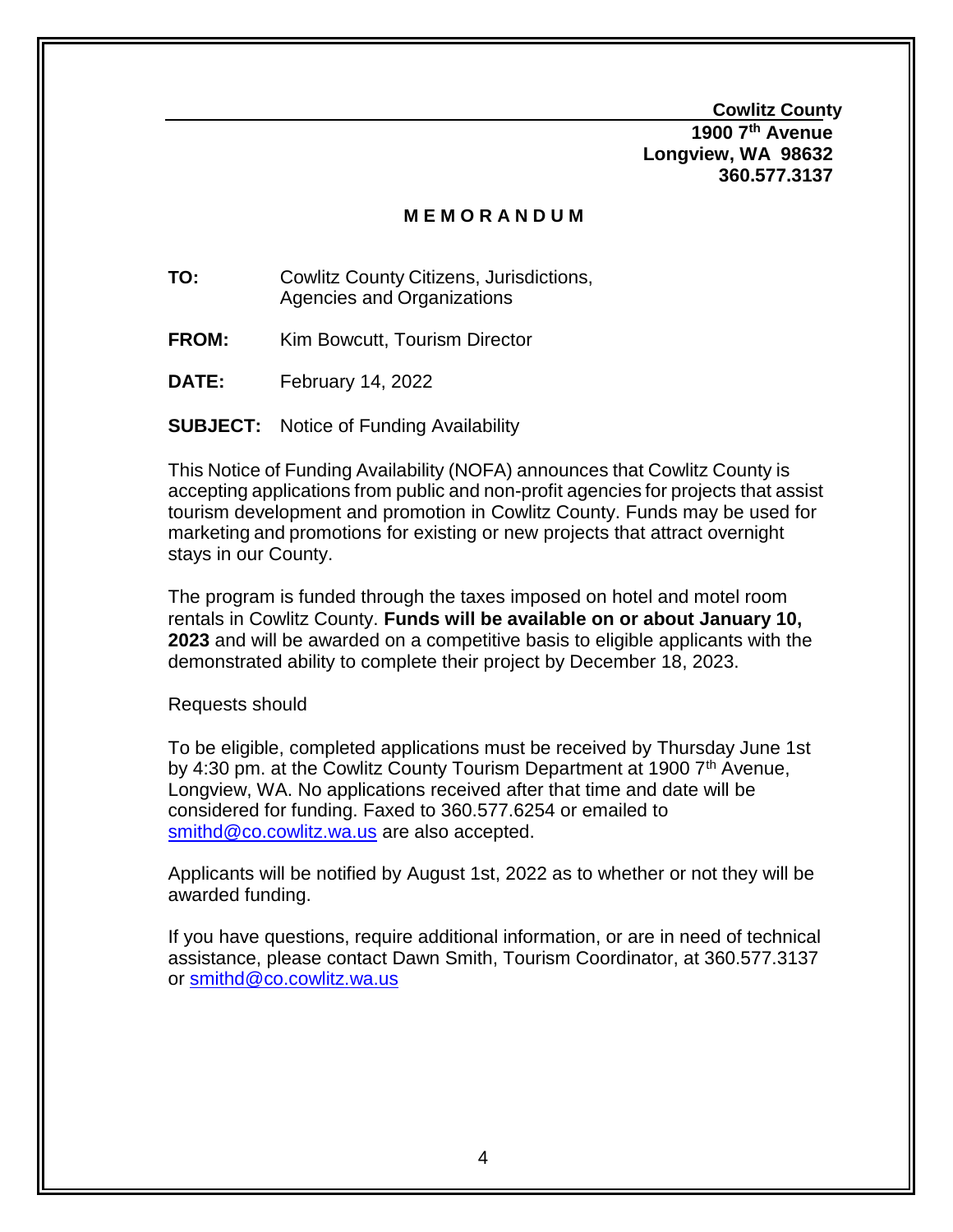#### **APPLICATION PACKAGE**

**and do not use any other paper size than 81/2"x11. one copy of the W-9 needs to be submitted). Please double-side your application Please submit two copies of your application, references, and meeting minutes(only** 

- The application must demonstrate that the organization will supply at least 25% of the total project cost. The matching requirement may be met by a cash contribution, in-kind services, or a combination of both.
- No project will be considered for funding unless it can demonstrate that it can be completed by December 18, 2023.
- Assistance program funds cannot be used to offset non-project operations and maintenance costs.
- If an organization submits applications for more than one project, each project must have its own complete application package and the applicant **must** rank the projects from most important to least important.
- The program is open to applicants from public and non-profit entities with the demonstrated capacity to accomplish the proposed project. This includes agencies such as port districts, cities and towns, museums and galleries, historical societies, arts groups, chambers of commerce, and 501(c)3 and 501(c)6 non-profits.

#### **Please provide the following information as attachment: (These are requirements for an application to be considered for funding.)**

#### **ALL APPLICANTS:**

- Two copies of the grant application. NOT stapled, NOT in a binder or presentation folder. Printed double-sided.
- Two references, one from a hotel/ or motel
- Current 2019 W-9

#### **PUBLIC AGENCIES (Cities & Towns):**

 Copy of meeting minutes approving project and authorizing application for funds.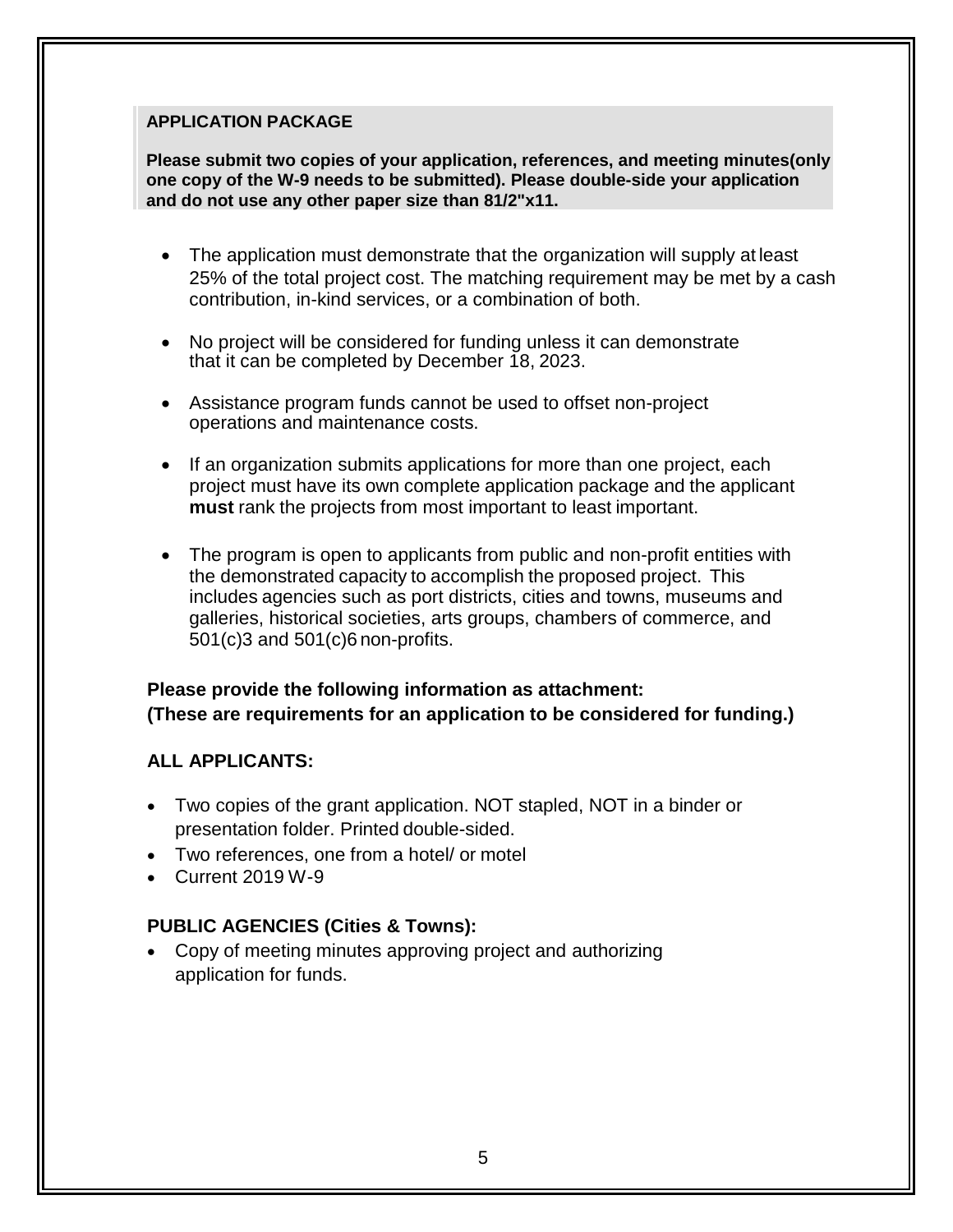## **COWLITZ COUNTY TOURISM GRANT**

#### **PURPOSE**

The purpose of the Cowlitz County Tourism Large Grant is to support projects that encourage tourism activities in Cowlitz County. Eligibility of sponsors and projects is defined broadly to encourage wide participation and innovative proposals.

The source of the funds is the County's share of lodging taxes collected on hotel and motel room rentals within Cowlitz County.

Cowlitz County Tourism administers this grant program and staff will provide technical assistance. Please call 360.577.3137 for help.

#### **SELECTION PROCESS**

When the solicitation period closes, staff will review applications for completeness and eligibility. Qualifying applications will then be evaluated by the County's Lodging Tax Advisory Committee (LTAC), which will make funding recommendations to the County. The Board of County Commissioners will make the final decision on approval and funding levels. Staff will then consult with applicants of approved projects to develop contracts. When both the applicant and the County sign the contract, staff will notify sponsors to proceed.

It is very important that applicants are aware of the following.

- All contracts are reimbursement-based, i.e. the applicant must expend funds on approved items and then seek reimbursement under terms of the governing contract.
- No costs incurred prior to the county's signing of a contract for an approved project can be reimbursed.
- Only after a contract is issued is a project applicant authorized to begin incurring reimbursable costs.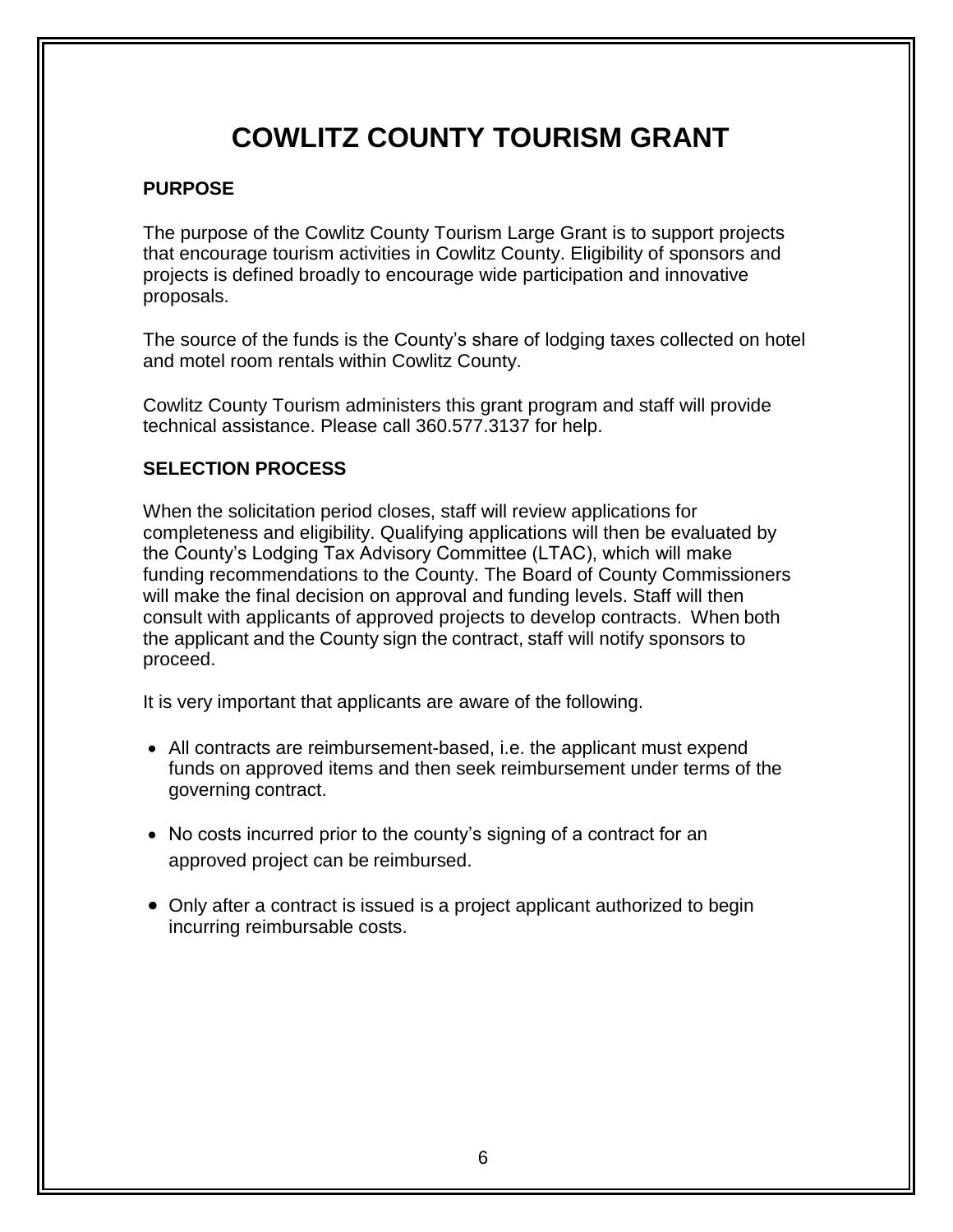#### **Cowlitz County Tourism Large Grant Program**

#### **PROJECT SPONSOR INFORMATION**

|        | City: _____________________State: __________________________________Zip: _________                                                                                                                                                                                                                                                                                                                                                                                                    |
|--------|---------------------------------------------------------------------------------------------------------------------------------------------------------------------------------------------------------------------------------------------------------------------------------------------------------------------------------------------------------------------------------------------------------------------------------------------------------------------------------------|
|        |                                                                                                                                                                                                                                                                                                                                                                                                                                                                                       |
|        |                                                                                                                                                                                                                                                                                                                                                                                                                                                                                       |
|        |                                                                                                                                                                                                                                                                                                                                                                                                                                                                                       |
| Email: | <u> 1989 - Andrea Station Books, amerikansk politiker (</u>                                                                                                                                                                                                                                                                                                                                                                                                                           |
|        |                                                                                                                                                                                                                                                                                                                                                                                                                                                                                       |
|        |                                                                                                                                                                                                                                                                                                                                                                                                                                                                                       |
|        |                                                                                                                                                                                                                                                                                                                                                                                                                                                                                       |
|        |                                                                                                                                                                                                                                                                                                                                                                                                                                                                                       |
|        | City: ______________________State: __________________________________Zip: _____________<br>Date Range and Location of Project/Project entertainment of the control of the Date of the Date of the Date of<br>Non-Profit   Public agency<br>How many times have you received the Hotel/Motel grant, for this activity, in<br>Request: \$ ____________Match: \$ __________Total Project Budget: \$ _________<br>If you do not receive full funding, how would this effect your project? |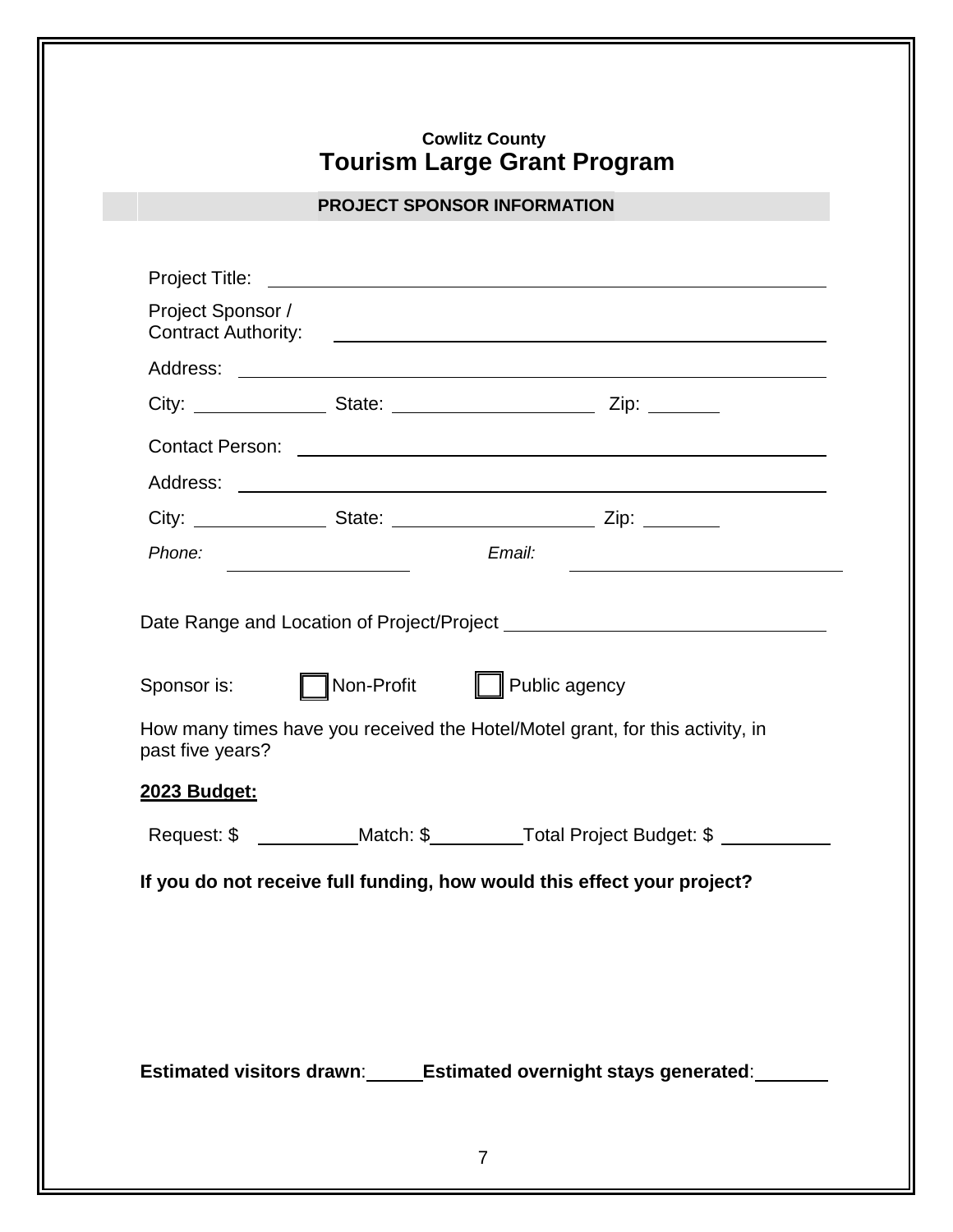#### **PROJECT SUMMARY**

**In the space below, provide a concise, one paragraph summary of your proposed project and what tourism expansion objectives it will accomplish. If your request is part of a larger project, you may briefly describe the over-all project. However, please focus the majority of your answer on the specific element for which you are requestingfunding.**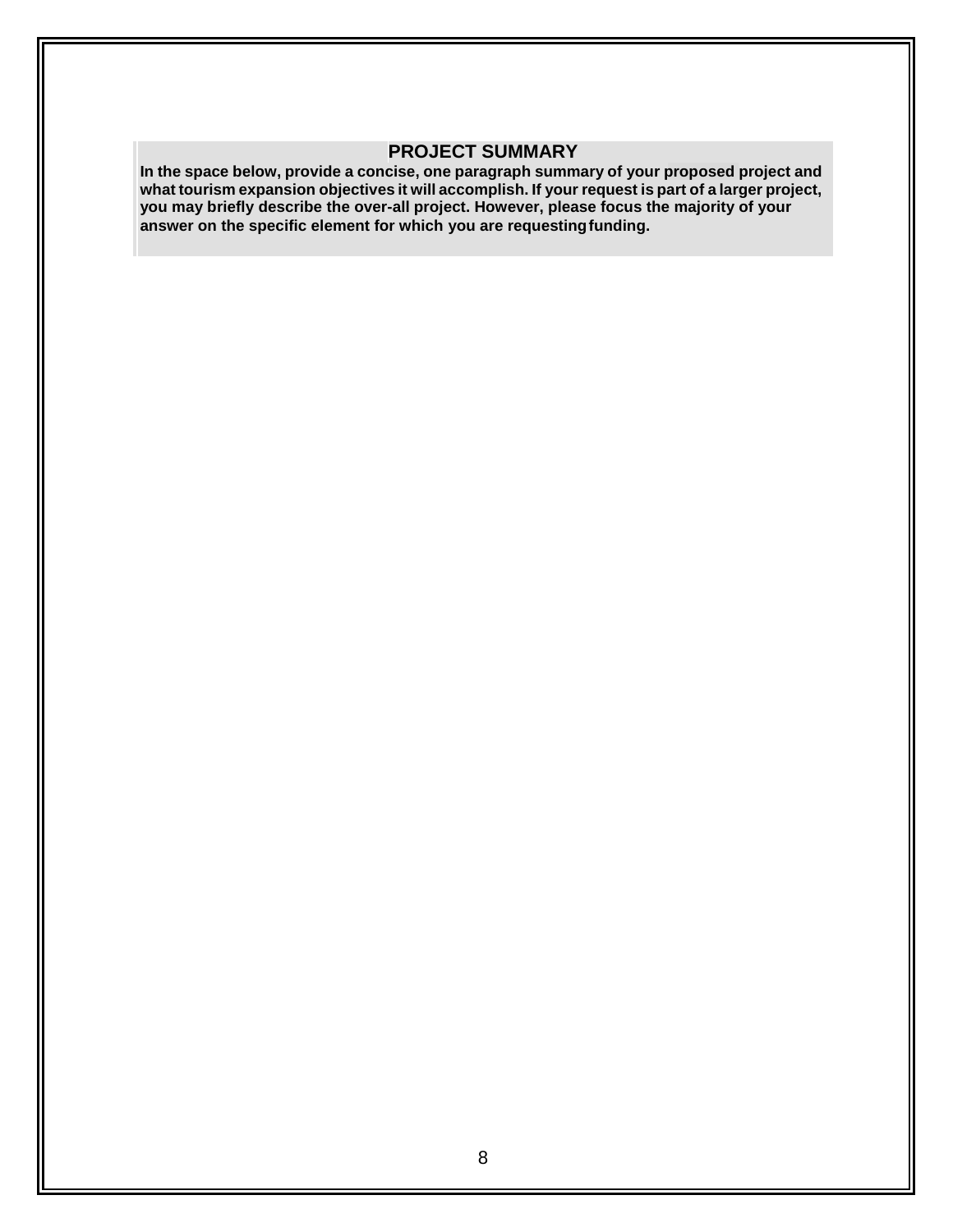#### **SCOPE OF PROJECT**

**Fully describe the project. Expand your summary paragraph from page one to address such**  issues as: what it is you wish to do; who will benefit and why and how; beginning and ending **dates of your project; and what measures you will apply to evaluate its success. If you are requesting funds for a specific portion of a larger project, please so state but focus your response on the element for which you are requesting funding assistance. This section requires you to establish, in a clear and quantifiable way, that your project will sustain or enhance one or more aspects (to be identified by you) of tourism in Cowlitz County. Proposals from projects that can prove they will generate overnight stays are preferred.**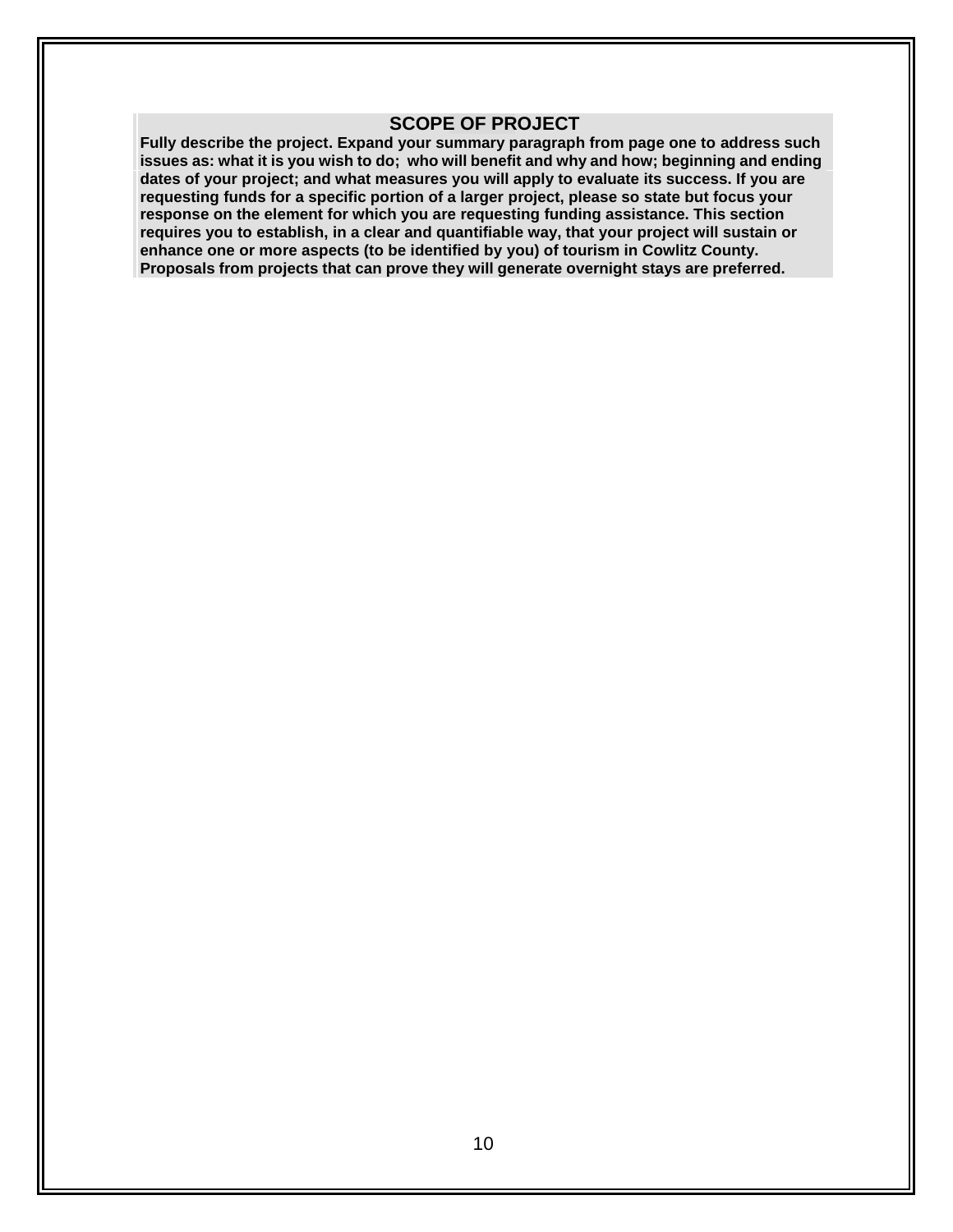#### **ECONOMIC IMPACT**

**Because Cowlitz County operates the Hotel-Motel fund as an economic development tool, one of the key evaluation criteria for selecting a project for funding is its potential economic benefit. In addition, the County is required to report to the State on the numbers of visitors and the numbers of overnight stays generated by each project. Please indicate the anticipated economic impact of your project and, especially, its potential for generating visitors and overnight stays. Quantify your projections and indicate how you propose to verify your results. Remember, food and fuel purchases assist the local economy but do not contribute to the Hotel-Motel fund; the fund derives entirely from taxes on overnight lodging in the county. If your project will not result directly in overnight stays, try to demonstrate how its success may contribute to generating future overnight stays. An example might be a one-day festival you sponsor which, when combined with – and jointly marketed with – an project the following day which appealed to the same audience, would encourage visitors to spend the night and attend both projects. In this example, it would be important to discuss the timeframe and strategy for future implementation of an appropriate cooperative marketing campaign to link your one- day festival with the second one. Again, quantify your projections**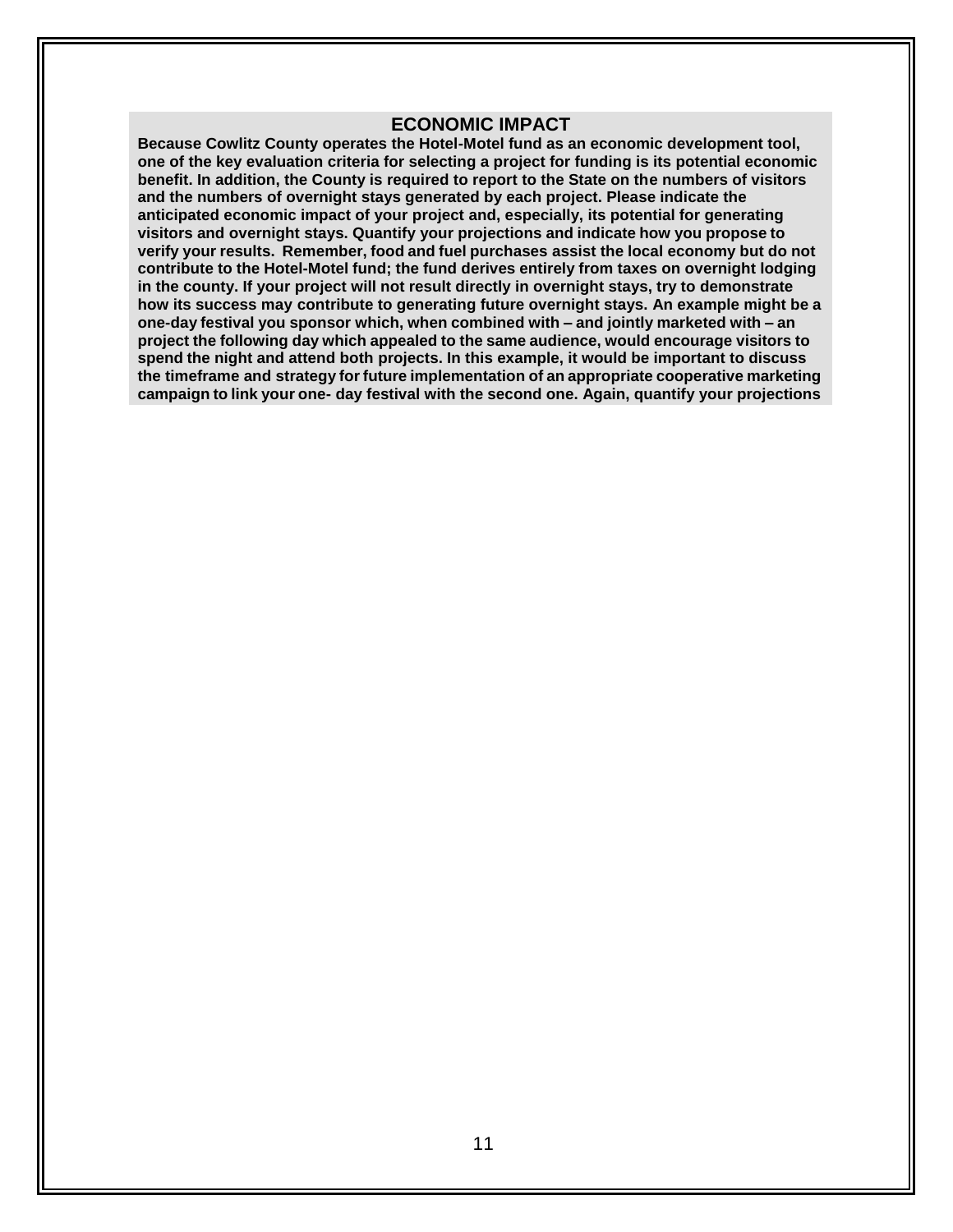#### **PROJECT BUDGET**

**Please detail the budget for your project. Remember that though the County can pay no personnel costs (wages, benefits, etc.), such costs are eligible as a portion of your matching portion. The County can pay a share of such costs as design and layout of printed materials, printing, and communications. Please specify whether your various match items will be either cash (C) or in-kind (I/K).**

#### **BUDGET NARRATIVE**

**In the space below please offer any information which you feel may provide useful background on your proposed budget such as source and rate at which matching labor costs are calculated, numbers of promotional pieces to be produced, numbers of media ads to be placed, media outlets to be used, etc.**

|      |  | Project Name:              |                                            |                           |                            |                            |                       |
|------|--|----------------------------|--------------------------------------------|---------------------------|----------------------------|----------------------------|-----------------------|
| Item |  | Requested<br>From County   | *Requested<br>From City (if<br>applicable) | Cash<br>Match             | In-Kind<br>Match           | Total                      |                       |
| 1.   |  | $\boldsymbol{\mathsf{\$}}$ | \$                                         | \$                        | \$                         | \$                         |                       |
| 2.   |  | \$                         | \$                                         | \$                        | $\boldsymbol{\mathsf{S}}$  | \$                         |                       |
| 3.   |  |                            | \$                                         | $\boldsymbol{\mathsf{S}}$ | $\boldsymbol{\mathsf{\$}}$ | $\boldsymbol{\mathsf{S}}$  | \$                    |
| 4.   |  |                            | \$                                         | \$                        | \$                         | $\boldsymbol{\mathsf{\$}}$ | \$                    |
| 5.   |  |                            | \$                                         | \$                        | \$                         | \$                         | \$                    |
| 6.   |  |                            | $\boldsymbol{\mathsf{S}}$                  | $\boldsymbol{\mathsf{S}}$ | \$                         | $\boldsymbol{\mathsf{S}}$  | \$                    |
| 7.   |  |                            | \$                                         | $\boldsymbol{\mathsf{S}}$ | \$                         | $\boldsymbol{\mathsf{S}}$  | \$                    |
| 8.   |  | \$                         | \$                                         | \$                        | \$                         | \$                         |                       |
| 9.   |  | \$                         | \$                                         | \$                        | \$                         | \$                         |                       |
| 10.  |  | \$                         | \$                                         | \$                        | \$                         | \$                         |                       |
|      |  | Totals:                    | $\boldsymbol{\theta}$                      | $\boldsymbol{\theta}$     | \$                         | $\boldsymbol{\theta}$      | $\boldsymbol{\theta}$ |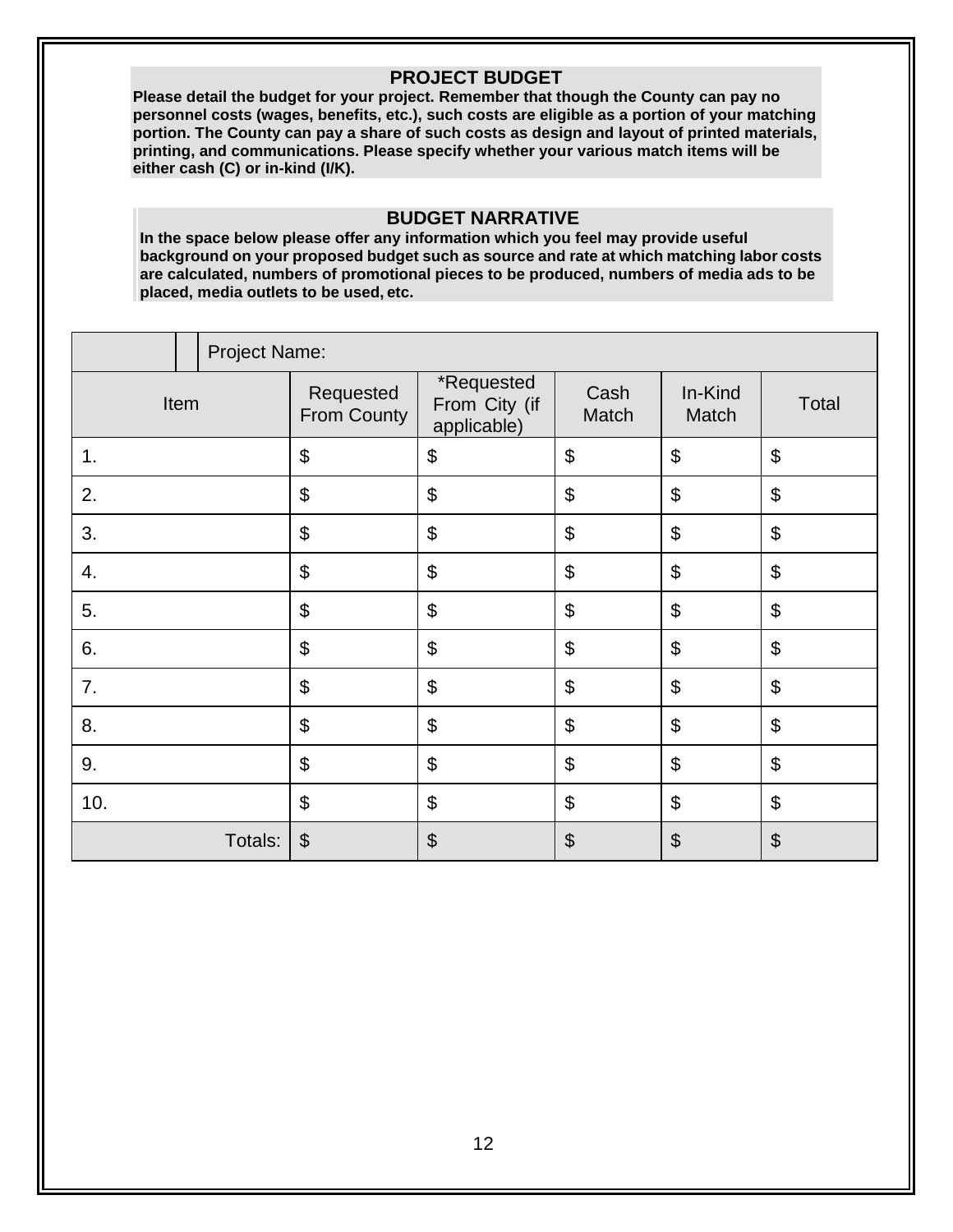#### **COOPERATIVE COMMITMENTS FORM**

**Please provide details of your efforts to apply for City LTAC funds, in the area where your project will be taking place.**

**As part of the grant application packet please complete this form with all information related to other funds/source contributions.**

City LTAC : <u>the contract of the contract of the contract of the contract of the contract of the contract of the contract of the contract of the contract of the contract of the contract of the contract of the contract of t</u>

Name of City

Date Applied:

Amount Requested \$

Status of Application: <u>Contract of Application</u> Contract of Application: Contract of Application:

Contact Person at City: <u>contact Person</u> at City:

Have you applied for City LTAC funds in prior years? If so, please list dates, amounts and results:

Other Funding Partners:

List of Cooperative Partners:

Amount (by partner) \$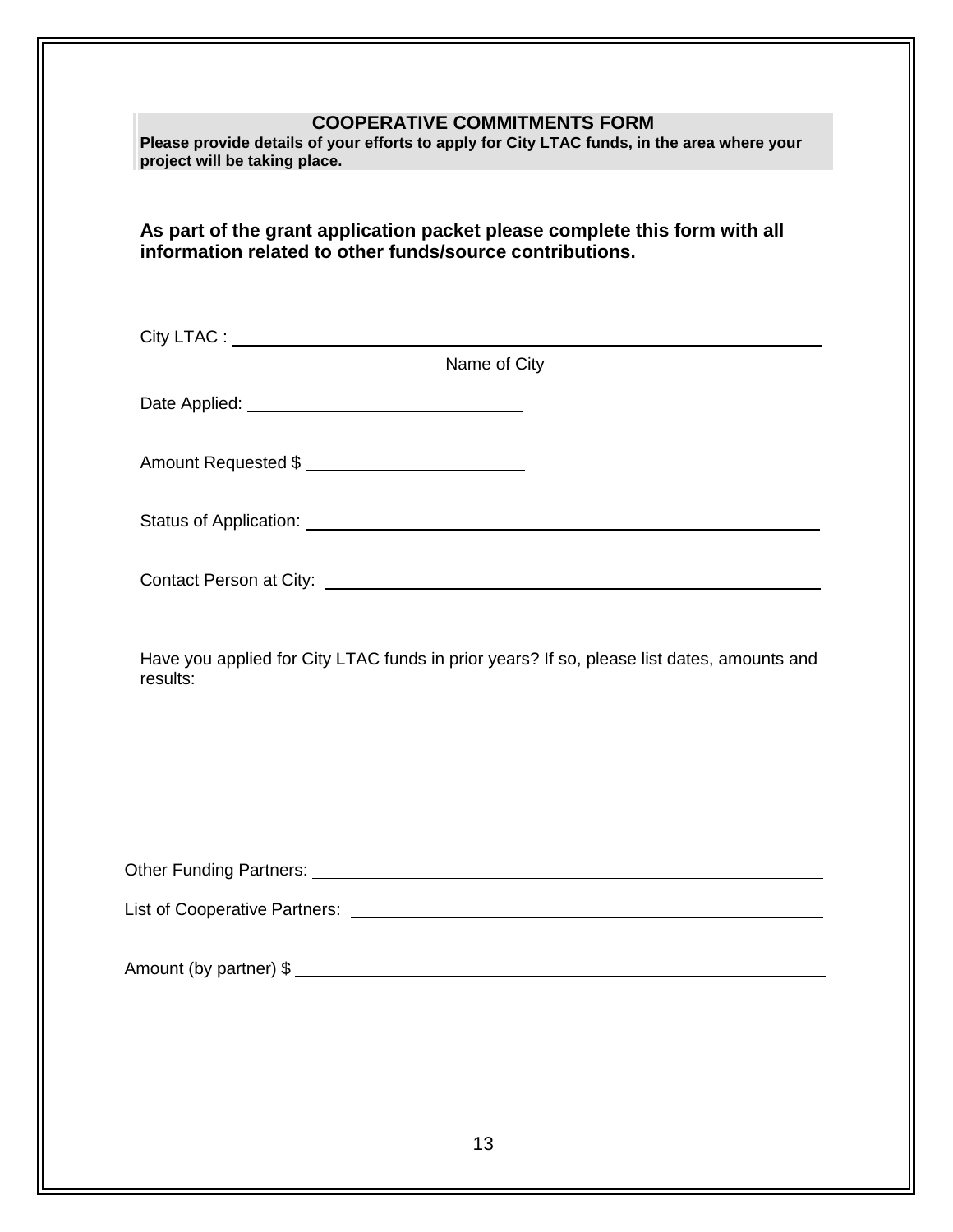#### **PROJECT TIME LINE**

**Please use the chart below to break out your project into its major items, showing when each will be accomplished.**

| <b>MONTH</b>     | <b>TASK ITEM</b> |
|------------------|------------------|
| January          |                  |
| February         |                  |
| <b>March</b>     |                  |
| <b>April</b>     |                  |
| <b>May</b>       |                  |
| June             |                  |
| July             |                  |
| <b>August</b>    |                  |
| <b>September</b> |                  |
| <b>October</b>   |                  |
| <b>November</b>  |                  |
| <b>December</b>  |                  |

Please use the space below or additional pages to provide any necessary background on elements of your project time line